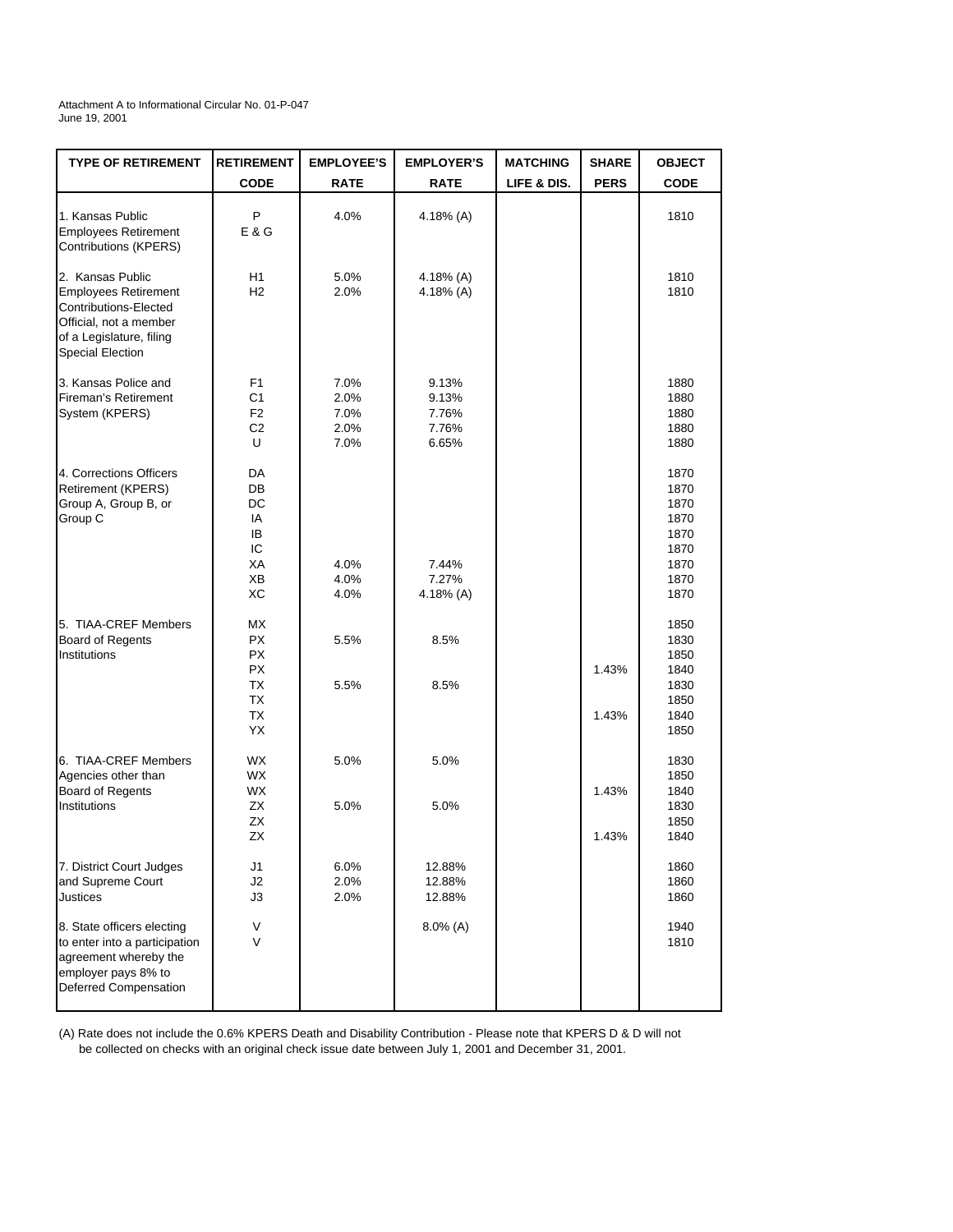Attachment B to Informational Circular No. 01-P-047 June 19, 2001

| <b>EMPLOYER PROVIDED BENEFIT</b>                                | <b>EMPLOYER'S RATE</b>                                               | <b>OBJECT CODE</b> |
|-----------------------------------------------------------------|----------------------------------------------------------------------|--------------------|
| Unemployment Compensation                                       | 0.10%                                                                | 1980               |
| State Leave Payment Reserve<br><b>Flexible Spending Account</b> | 0.40%<br>5.74%                                                       | 1760               |
| <b>Parking Compensation Reduction</b>                           | (of employee deduction<br>amount)<br>7.65%<br>(of employee deduction | 1990               |
|                                                                 | amount)                                                              | 1780               |

| <b>GROUP HEALTH INSURANCE</b>             | <b>EMPLOYER</b> | <b>EMPLOYER</b> | <b>EMPLOYER</b> | <b>TOTAL</b> | <b>OBJECT CODE</b> |
|-------------------------------------------|-----------------|-----------------|-----------------|--------------|--------------------|
|                                           | <b>MEDICAL</b>  | <b>DRUG</b>     | <b>DENTAL</b>   |              |                    |
| <b>Full-Time Single Employee</b>          | \$82.98         | \$16.84         | \$7.22          | \$107.04     | 1950               |
| Part-Time Single Employee                 | \$67.87         | \$13.78         | \$5.91          | \$87.56      | 1950               |
| Full-Time Employee, Dependent<br>Coverage | \$43.33         | \$8.79          | \$3.13          | \$55.25      | 1750               |
| Part-Time Employee, Dependent<br>Coverage | \$36.15         | \$7.34          | \$3.00          | \$46.49      | 1750               |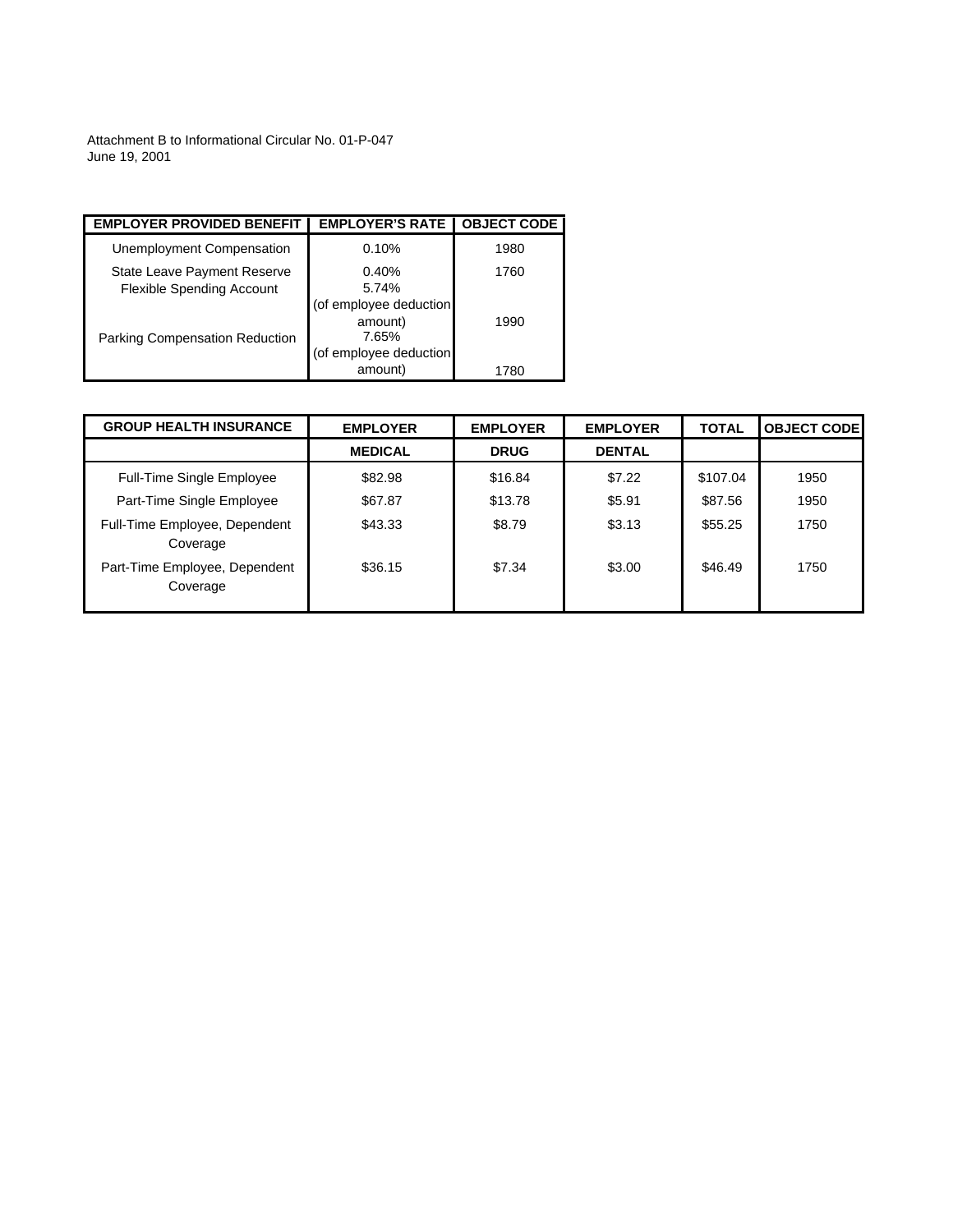Attachment C to Infomational Circular 01-P-047 June 19, 2001

| <b>Agency</b> | <b>Agency</b>                           | FY 2002 | <b>Object</b> |
|---------------|-----------------------------------------|---------|---------------|
| <b>Number</b> |                                         | Rate    | Code          |
|               |                                         |         |               |
| 016           | Abstractors' Bd of Examiners            | 1.249%  | 1970          |
| 028           | Accountancy, Bd of                      | 0.830%  | 1970          |
| 034           | <b>Adjutant General</b>                 | 0.950%  | 1970          |
| 039           | Aging, Dept on                          | 0.830%  | 1970          |
| 046           | Agriculture, Dept of                    | 0.950%  | 1970          |
| 055           | Animal Health Dept                      | 1.016%  | 1970          |
| 058           | Human Rights Commission                 | 1.016%  | 1970          |
| 082           | <b>Attorney General</b>                 | 0.830%  | 1970          |
| 083           | Kansas Bureau of Investigation          | 0.830%  | 1970          |
| 094           | <b>Banking Dept</b>                     | 0.950%  | 1970          |
| 100           | Board of Barbering                      | 0.830%  | 1970          |
| 102           | <b>Behavioral Sciences Reg Bd</b>       | 0.830%  | 1970          |
| 105           | Board of Healing Arts                   | 0.950%  | 1970          |
| 122           | <b>Citizens Utility Rate Board</b>      | 0.830%  | 1970          |
| 143           | <b>Corporation Commission</b>           | 0.830%  | 1970          |
| 147           | <b>Ombudsman for Corrections</b>        | 0.830%  | 1970          |
| 149           | <b>Board of Cosmetology</b>             | 1.249%  | 1970          |
| 159           | Credit Unions, Dept of                  | 0.950%  | 1970          |
| 167           | Dental Board                            | 0.830%  | 1970          |
| 172           | Division of Printing                    | 0.950%  | 1970          |
| 173           | Department of Administration            | 0.950%  | 1970          |
| 176           | Kansas Developmental Finance Authority  | 0.950%  | 1970          |
| 177           | <b>Ellsworth Correction Facility</b>    | 1.137%  | 1970          |
| 195           | El Dorado Correctional Facility         | 1.137%  | 1970          |
| 204           | Board of Mortuary Arts                  | 0.830%  | 1970          |
| 206           | Emergency Med Serv, Bd of               | 0.830%  | 1970          |
| 234           | <b>Fire Marshal</b>                     | 1.137%  | 1970          |
| 246           | Fort Hays State University              | 0.950%  | 1970          |
| 247           | Governmental Cond and Stands            | 0.830%  | 1970          |
| 252           | Office of the Governonr                 | 0.830%  | 1970          |
| 264           | Health & Environment, Dept of           | 0.830%  | 1970          |
| 266           | Hearing Aid Disp, Bd of                 | 0.830%  | 1970          |
| 270           | Health Care Stabilizaion Bd             | 0.830%  | 1970          |
| 276           | Transportation, Dept of                 | 1.249%  | 1970          |
| 280           | <b>Highway Patrol</b>                   | 0.950%  | 1970          |
| 288           | <b>Historical Society</b>               | 0.830%  | 1970          |
| 296           | Human Resources, Dept of                | 0.830%  | 1970          |
| 300           | Commerce & Housing, Dept of             | 0.830%  | 1970          |
| 313           | <b>Hutchinson Correctional Facility</b> | 1.137%  | 1970          |
| 319           | Topeka Juvenile Corr Fac                | 1.137%  | 1970          |
| 325           | <b>Beloit Juvenile Corr Fac</b>         | 1.137%  | 1970          |
| 328           | Indigents' Defense Services             | 0.830%  | 1970          |
| 331           | <b>Insurance Dept</b>                   | 0.830%  | 1970          |
| 349           | Judicial Council                        | 0.830%  | 1970          |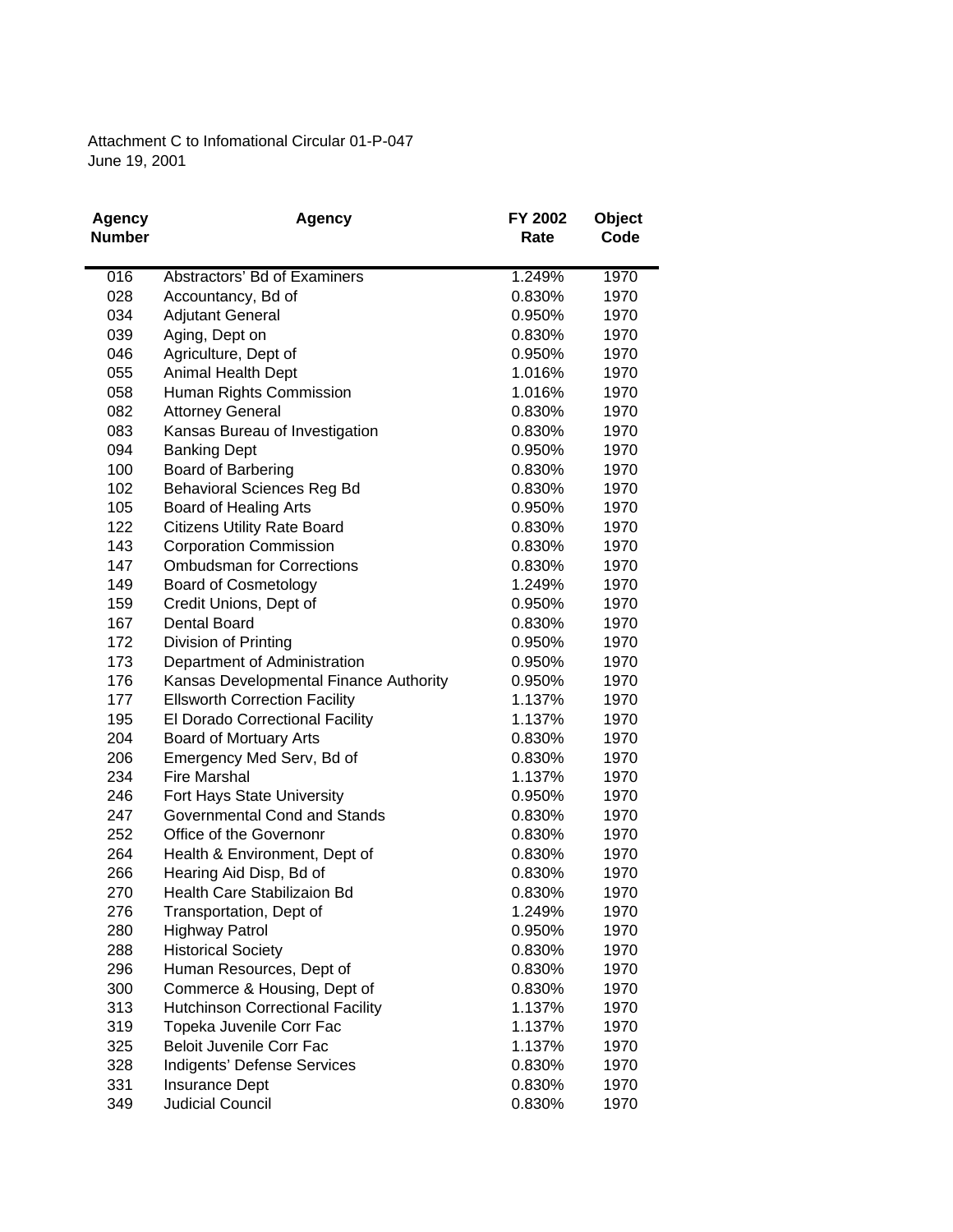| 350 | Juvenile Justice Authority                    | 0.830% | 1970 |
|-----|-----------------------------------------------|--------|------|
| 355 | Atchison Juvenile Corr Fac                    | 1.016% | 1970 |
| 359 | Kansas Arts Commission                        | 0.830% | 1970 |
| 360 | Kansas, Inc                                   | 0.830% | 1970 |
| 363 | Neurological Institute, Kansas                | 1.137% | 1970 |
| 365 | Retirement System, KS Public Emp              | 0.830% | 1970 |
| 367 | <b>Kansas State University</b>                | 0.830% | 1970 |
| 368 | Kansas State University - Salina              | 0.830% | 1970 |
| 371 | <b>Technical Enterprise Corp, KS</b>          | 0.950% | 1970 |
| 373 | Kansas State Fair                             | 0.950% | 1970 |
| 379 | <b>Emporia State University</b>               | 0.830% | 1970 |
| 385 | <b>Pittsburg State University</b>             | 0.830% | 1970 |
| 400 | <b>Lansing Correctional Facility</b>          | 1.137% | 1970 |
| 408 | <b>Larned Correctional Facility</b>           | 1.016% | 1970 |
| 410 | <b>Larned State Hospital</b>                  | 1.249% | 1970 |
| 412 | Larned Juvenile Correctional Facility         | 1.016% | 1970 |
| 422 | Legislative Coord Council                     | 0.830% | 1970 |
| 425 | Legislative Research Dept                     | 0.830% | 1970 |
| 428 | Legislature                                   | 0.830% | 1970 |
| 434 | <b>State Library</b>                          | 0.830% | 1970 |
| 446 | <b>Lieutenant Governor</b>                    | 0.830% | 1970 |
| 450 | Kansas Lottery                                | 0.950% | 1970 |
| 482 | Board of Nursing                              | 1.016% | 1970 |
| 488 | Optometry Exam, Bd of                         | 0.830% | 1970 |
| 494 | Osawatomie State Hospital                     | 1.249% | 1970 |
| 507 | Parsons State Hospital                        | 1.016% | 1970 |
| 521 | Corrections, Dept of                          | 0.830% | 1970 |
| 522 | Dept of Corrections - Correctional Industries | 0.830% | 1970 |
| 523 | Parole Board, Kansas                          | 0.950% | 1970 |
| 531 | Board of Pharmacy                             | 1.137% | 1970 |
| 540 | Legislative Post Audit                        | 0.830% | 1970 |
| 543 | Real Estate Appraisal Board                   | 0.830% | 1970 |
| 549 | <b>Real Estate Commission</b>                 | 0.830% | 1970 |
| 553 | Racing and Gaming Commission                  | 0.830% | 1970 |
| 555 | Rainbow Mental Health Facility                | 1.016% | 1970 |
| 561 | Regents, Kansas Board of                      | 0.830% | 1970 |
| 562 | Tax Appeals, Board of                         | 0.950% | 1970 |
| 565 | Revenue, Dept of                              | 0.830% | 1970 |
| 579 | <b>Revisor of Statutes</b>                    | 0.830% | 1970 |
| 581 | <b>Norton Correctional Facility</b>           | 0.950% | 1970 |
| 604 | Blind, Kansas School                          | 1.137% | 1970 |
| 610 | Deaf, Kansas School                           | 1.016% | 1970 |
| 622 | Secretary of State                            | 0.830% | 1970 |
| 625 | <b>Securities Commissioner</b>                | 1.016% | 1970 |
| 626 | Sentencing Commission                         | 1.249% | 1970 |
| 629 | Social and Rehabilitation Services            | 0.830% | 1970 |
| 634 | <b>Conservation Commission</b>                | 0.950% | 1970 |
| 652 | Education, Dept of                            | 0.830% | 1970 |
| 660 | <b>Topeka Correctional Facility</b>           | 1.016% | 1970 |
| 663 | Technical Profession, Board of                | 0.830% | 1970 |
| 670 | Treasurer, Office of                          | 0.950% | 1970 |
| 671 | Pooled Money Investment Board                 | 0.950% | 1970 |